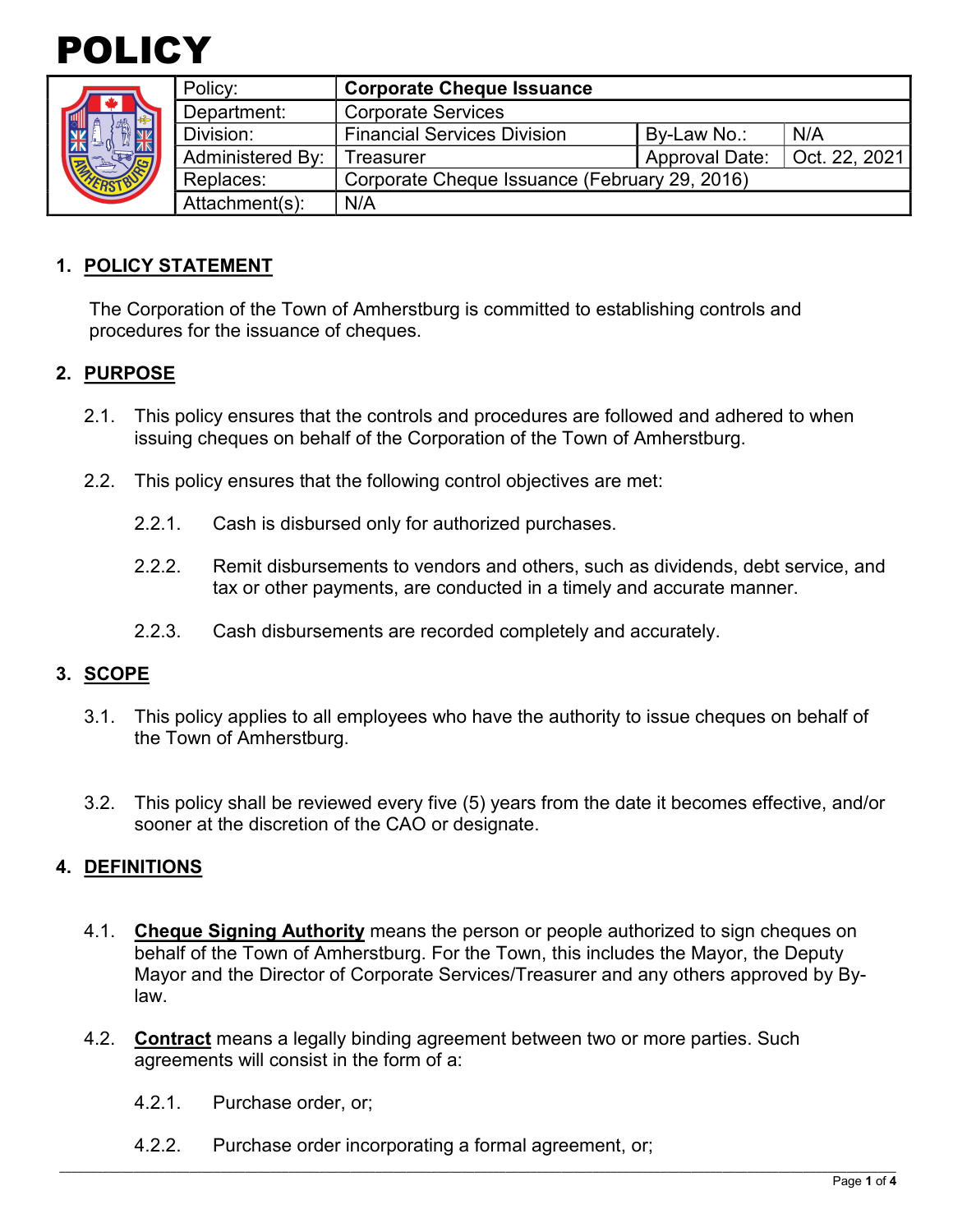- 4.2.3. Formal agreement between the Town and other parties that creates an obligation to provide defined goods and/or services.
- 4.3. **Payee** refers to the individual or company to whom a cheque is payable.
- 4.4. **Purchase** means to acquire goods or services in exchange for an agreed upon price. May also be in the form of a rental or lease.
- 4.5. **Voided Cheque** refers to a cheque that has been classified as unusable and marked "VOID" across its face.

Common definitions, acronyms, and terms are available in the Glossary located on the Town's Policies webpage.

# **5. INTERPRETATIONS**

Any reference in this policy to any statute or any section of a statute shall, unless expressly stated, be deemed to be reference to the statute as amended, restated or re-enacted from time to time. Any references to a by-law or Town policy shall be deemed to be a reference to the most recent passed policy or by-law and any replacements thereto.

## **6. GENERAL CONDITIONS**

### 6.1. **Blank Cheque Stock**

- 6.1.1. Blank cheque stock shall be pre-numbered.
- 6.1.2. Blank cheque stock must be kept in a secure location.
- 6.1.3. Issuance of blank cheque stock must be recorded and will indicate:
	- 6.1.3.1. The date that cheque stock is removed;
	- 6.1.3.2. Preprinted serial numbers of cheques removed, and;
	- 6.1.3.3. Serial numbers of voided cheques.
- 6.1.4. Voided cheques must be retained and the word 'VOID' handwritten or stamped across them.

### 6.2. **Cheque Authorization**

- 6.2.1. All cheques shall be authorized by a complete voucher package.
- 6.2.2. The complete voucher package shall consist of an invoice, and, if applicable, a purchase order.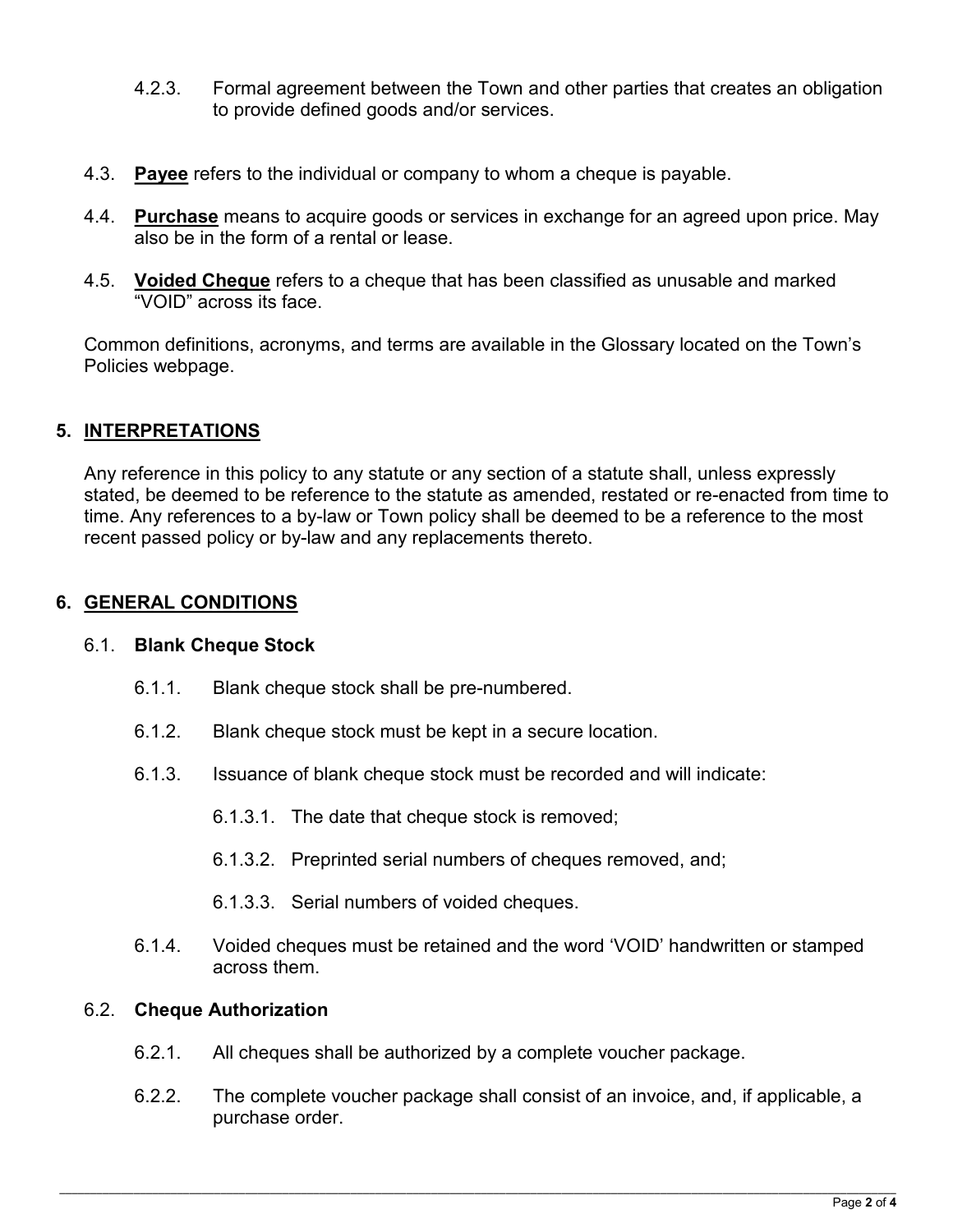- 6.2.2.1. Evidence of approval in accordance with the Procurement Policy must appear on the front of the voucher package.
- 6.2.3. The completed Authorization Stamp must be approved as required by the Procurement Policy.
- 6.2.4. The cheque number, and the date, must be indicated on the voucher package or cheque requisition.

#### 6.3. **Prohibited Payees**

- 6.3.1. Cheques may not be issued 'in blank,' where the name of the payee is not shown.
- 6.3.2. Cheques may not be issued where the payee is 'bearer' or 'cash.'

#### 6.4. **Cheque Signing Authorities**

- 6.4.1. All cheques require two authorized signatures.
- 6.4.2. Those authorized to sign cheques are duly authorized within the Town's Signing Authority By-law.
- 6.4.3. Cheques must be signed in accordance with the Signing Authority By-law.
- 6.4.4. The first cheque signer, the Treasurer or Deputy Treasurer, must review supporting documentation and satisfy himself/herself that it is reasonable, complete and that the payment has been properly authorized.
- 6.4.5. The second cheque signer, the Mayor or Deputy Mayor, must satisfy himself/herself that appropriate procedures have been followed and that the cheque appears reasonable.

#### 6.5. **Cheque Copies**

- 6.5.1. The original cheque will be mailed to the payee.
- 6.5.2. A copy of the cheque stub will be attached to the voucher package.

#### 6.6. **Release of Cheques**

- 6.6.1. After signing, the cheque shall be separated from the voucher package and sent directly to the payee.
- 6.6.2. Cheques may be returned to the Financial Services Division for distribution.
- 6.6.3. Cheques may not be released sooner than the payment due date, or otherwise when they are require to be issued.
- 6.6.4. Section 6.6 does not apply to mandatory payments.